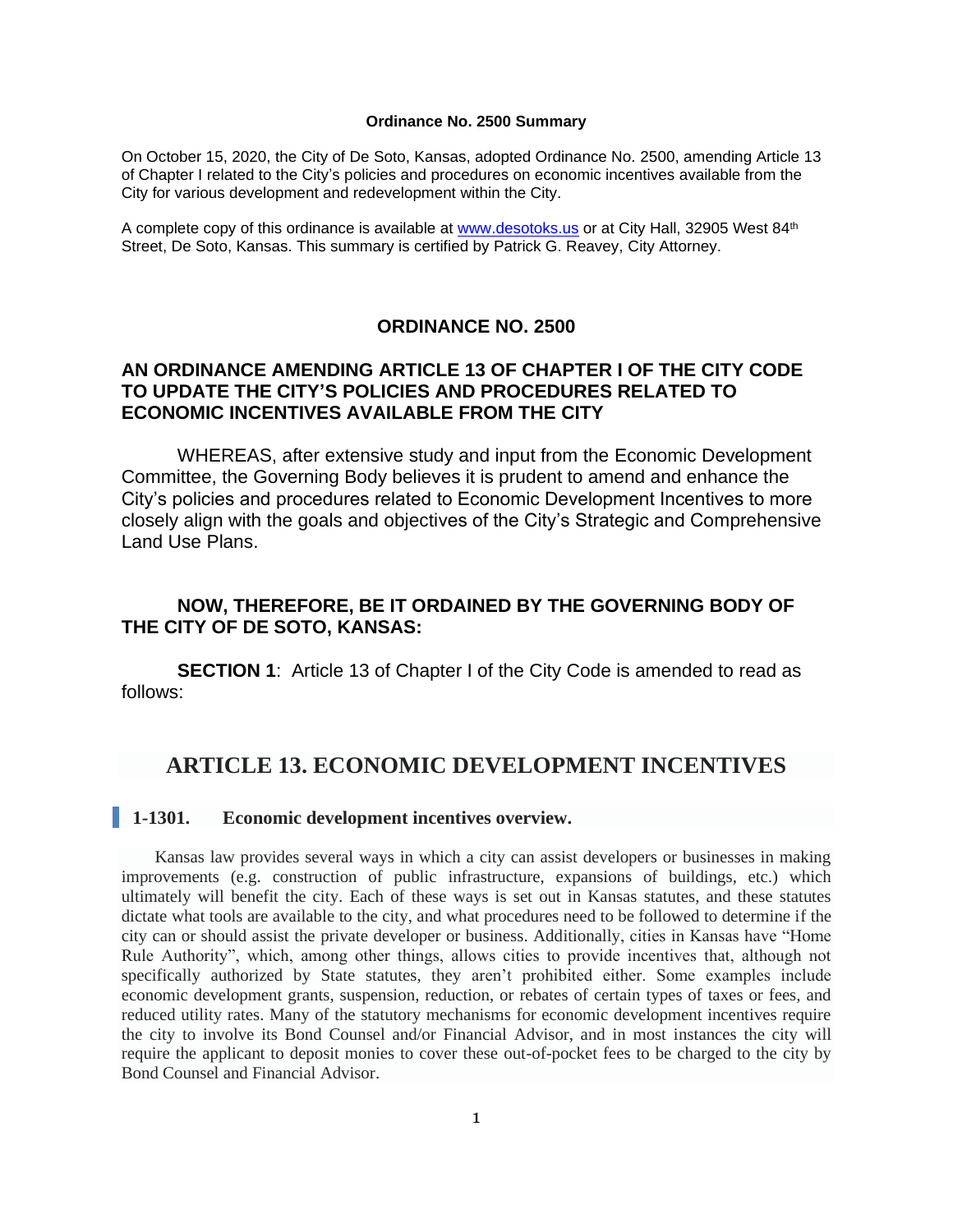Use of incentives should be applied to the types of projects and locations in the community that advance the City's stated strategic objectives. The level to which incentives should be applied should consider:

- Priority of the strategic objective being furthered by the project.
- Extent of the impact made to the strategic objective by the project.
- Proportional level of investment and commitment being made by the applicant toward the project.
- Alignment with the most recent Community Housing Assessment and Targeted Industry Study.
- Extent to which there is not a related negative effect to the community.

Each of the most commonly used ways that the city can assist a developer or a business with improvements is set forth below:

(a) **Benefit Districts** are a financing and development tool whereby the city can issue general obligation bonds for construction of public improvements and then assess the cost of the improvement to properties that are benefitted by the improvement. The bonds are then retired through payment of special assessments by these benefiting properties and collected annually by the county through the property tax system. Generally speaking, Benefit Districts are used by the city to assist in development of public improvements that are needed as part of a larger development, such as arterial roadways, sidewalks, water lines, or sanitary sewers. Benefit Districts permit the construction of roads and infrastructure associated with new development without requiring established residents to pay for such new development.

(b) **Tax Increment Financing (TIF)** is a development tool which allows the city to pay a portion of redevelopment costs for a new development which is located in a city defined "redevelopment district". The "redevelopment district" can only be created in certain statutorily defined areas: (1) Blighted; (2) Conservation; (3) Enterprise Zone; (4) Intermodal Transportation; (5) Major Tourism; (6) Major Commercial Entertainment and Tourism; and (5) Bioscience Development. With a TIF, the redevelopment costs of the project are paid (or reimbursed) from all or a portion of the new incremental property and/or sales tax revenue generated by the new development. The existing property and/or sales tax revenue (prior to redevelopment) is "frozen" until the development generates sufficient revenue to pay for redevelopment costs that the city and developer of the project have previously agreed can be paid by the new revenue or until the redevelopment district expires. Under Kansas law, these redevelopment costs may go toward public infrastructure improvements, including road and utility construction, as well as demolition of existing structures, but may not go toward private building construction. By statute, a minimum level of tax mills for schools and the State are protected from being paid (i.e. diverted) toward redevelopment costs, and increment payments are limited to 20 years from approval of the project plan associated with the redevelopment. The city has complete discretion over whether and how much property tax, sales tax and other local revenues will be captured by the TIF. The city may, if requested by the developer, issue bonds supported by TIF revenues, or TIF revenues plus a general obligation pledge of the city.

(c) **Transportation Development District (TDD)** is a special taxing district whereby a petitioner, consisting of 100% of the landowners in an area, requests the city to levy special assessments or impose a sales tax of up to 1% on goods and services sold within a given area (the district). Upon creation of a TDD, the revenue generated by TDD special assessments or sales tax may pay (or reimburse) the costs of transportation infrastructure improvements in and around the new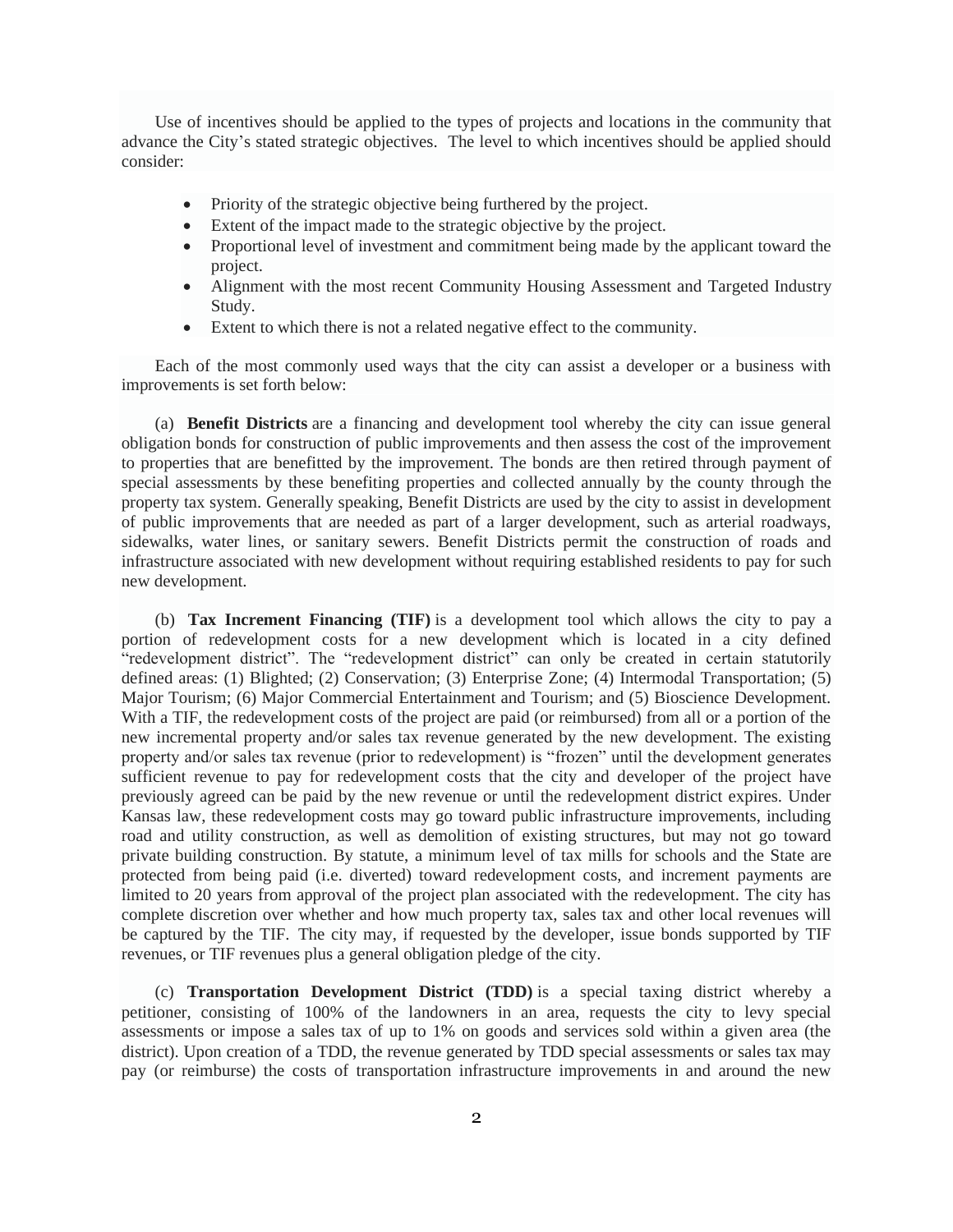development. The city may, upon request of the petitioner, issue bonds supported by the TDD revenues.

(d) **Community Improvement Districts (CID)** allow a property owner to petition the city to levy special assessments or impose up to an additional 2% sales tax within a designated area (the district) to pay (or reimburse) eligible project costs. These costs may include infrastructure, design, engineering, and construction-related activities. Unlike a TDD, the special assessments or sales taxes must be spent on improvements within the boundaries of the CID. The city may, upon request of the petitioner, issue bonds supported by the CID revenues.

(e) **Neighborhood Revitalization District (NRD)** allows the city to designate a geographical area or structure as a neighborhood revitalization area if the city finds the area or structure meets certain statutory criteria, mostly focusing on dilapidation, deterioration, and the need for revitalization for the health, safety, and welfare of inhabitants. The area or structure designated can be commercial or residential. Once an area or structure is designated, property owners are entitled to an annual rebate of the city's share of property taxes equal to the increase in taxes directly attributable to improvements they made to the area or structures for a period not to exceed 10 years. By statute, a minimum level of tax mills for schools are preserved from being rebated to property owners. The city may enter into agreements with other taxing jurisdictions (e.g. County, Fire District) so their taxes are also rebated to the property owner who makes improvements in the area or to the structure.

(f) **Downtown Redevelopment District (DRD)** allows the city to make application to the Kansas Secretary of Commerce to designate a downtown area (can include commercial and residential) as eligible for a rebate of the incremental increase in real property taxes (appraised value must increase by at least 25%) collected from property that has undergone approved improvements. The rebate of the increment can only extend for nine years and can equal 100% in years 1 through 5, 80% in year 6, 60% in year 7, 40% in year 8, and 20% in year 9. This tool is very similar to a Neighborhood Revitalization District but takes away the need to seek agreement by other taxing jurisdictions to include their tax increment as part of the rebate because approval by the Secretary of Commerce mandates that all taxing jurisdictions be subject to the rebate of the increment.

(g) **STAR Bonds** provide Kansas municipalities the opportunity to issue bonds to finance the development of major commercial entertainment and tourism areas and use city and state sales tax revenue generated by the development to pay off the bonds. In order to be considered a major commercial entertainment and tourism area, a proposed project must be capable of being characterized as a statewide and regional destination, and include a high quality innovative entertainment and tourism attraction, containing unique features which will increase tourism, generate significant positive and diverse economic and fiscal impacts and be capable of sustainable development over time. The Kansas Secretary of Commerce ultimately approves the use of STAR bond proceeds within a STAR Bond Project District once the District is established by a governing body. A STAR district functions much like a TIF but is enhanced by the state's contribution of its share of sales taxes. The city issues the STAR bonds which may be supported solely by STAR revenues or by a combination of STAR revenues and a general obligation pledge of the city.

(h) **Constitutional Tax Abatements** are permitted pursuant to Kansas statutes and the State Constitution. Cities may provide qualified businesses an exemption of up to 100% of property taxes, for a period not to exceed 10 years, on the land where a new business or expansion of a business is built. In general, the only businesses eligible for constitutional tax abatements are those involved in (1) manufacturing; (2) research and development; and (3) interstate warehousing. Tax abatements are not permitted for any retail business, thus no component of an abated project can involve retail.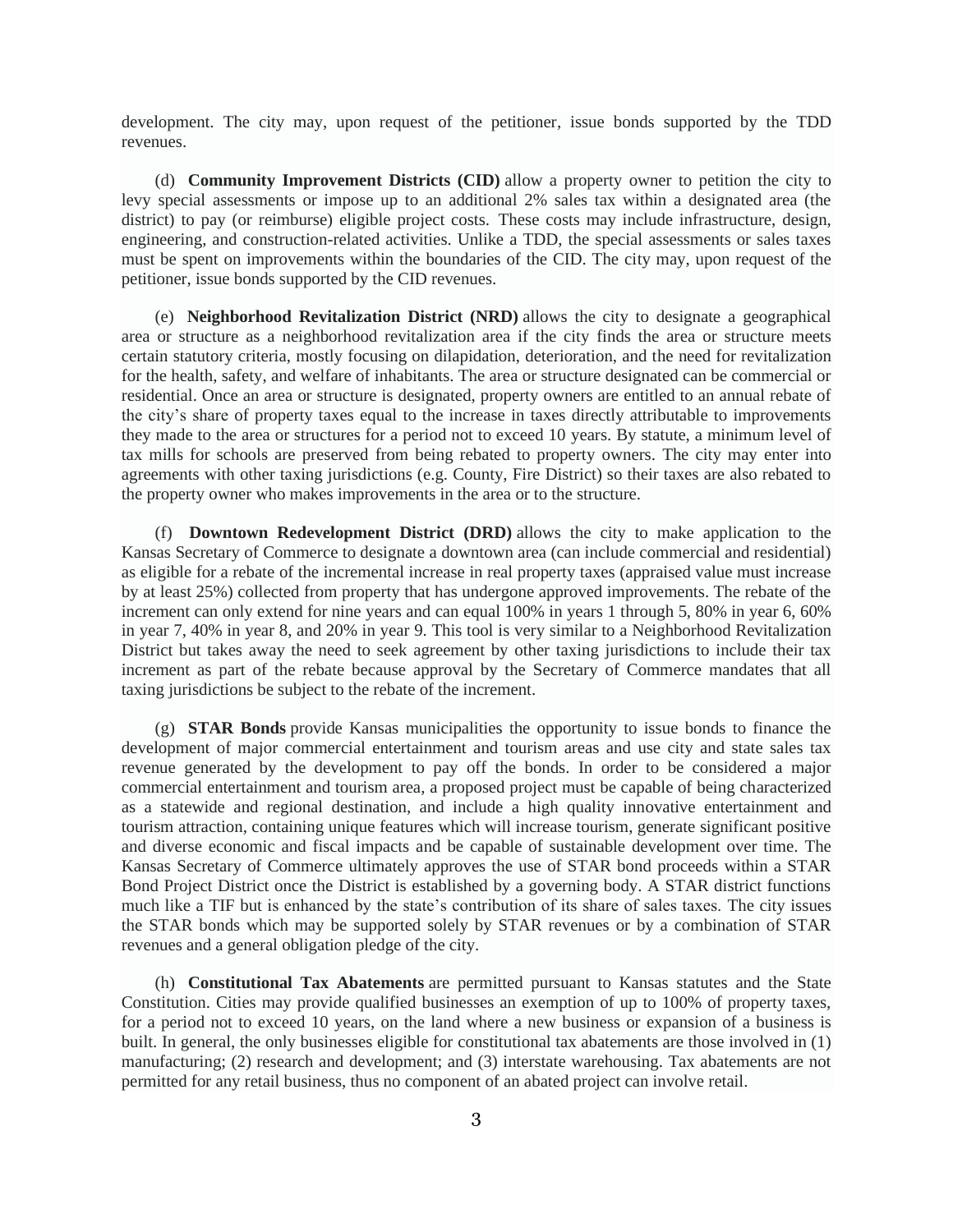(i) **Industrial Revenue Bonds (IRBs)** can be issued by cities to provide financing for a wide range of private business facilities. The two most common scenarios where IRBs are issued are: (1) in connection with a tax abatement, and (2) in connection with a commercial development to purchase construction materials and/or personal property for a new or expanded facility, which then allows for materials and personal property to be purchased exempt from sales tax. If IRBs are issued in connection with a tax abatement, title to the abated facility generally is conveyed or leased to the city and then leased back to the business, but only for as long as the IRBs are still outstanding. Significantly, issuance of IRBs does not affect the city's credit or indebtedness rating.

(j) **"Home Rule Authority" Incentives** are not necessarily statutory based but can be offered by cities if the incentive is not specifically prohibited by a State statute. This category of incentives is sort of a catch-all and is considered by the city in very limited circumstances, on a case by case basis, and typically will require a Development Agreement. Examples of these incentives that may be considered by the city are as follows:

- 1. Excise Tax: For residential development, suspension, reduction, or waiver of the excise tax on the act of platting and building within the city (See City Code, Chapter XVI, Art. 6).
- 2. Economic Development Grant: Financial assistance provided by the city for the purpose of economic development.
- 3. Property Tax Rebate: Reimbursement by the city, for economic development purposes, of all or a portion of city assessed property taxes.
- 4. Permit Fees: Suspension, reduction, or waiver of certain city-imposed fees, for the purpose of economic development.
- 5. Utility Rates and Charges: Suspension or reduction of certain rates or charges for city provided utilities.
- 6. Special Neighborhood Improvement District ("NID"): Allows City Administrator to reduce or exempt projects in specified areas from imposition of excise taxes, building permit fees, and/or city utility connections. This incentive is specifically set out in Article 15 of Chapter I of this City Code.

(Ord. 2361; Ord. 2408)

# **1-1302. Criteria for economic incentives.**

Whether the city is able to grant or approve one or more of the above economic incentives is largely controlled by applicable Kansas statutes and Constitutional provisions and is discretionary with the governing body of the city. However, above and beyond the question of whether the city is legally able to grant certain economic incentives, there are certain policy considerations the city will consider when exercising its discretion on whether to approve an economic incentive.

The city will apply the maximum level of incentives available, in all forms, to projects that specifically and definitively advance the city's community objectives. The applicant shall align incentive requests with specific elements of the City's Strategic Plan and this incentive philosophy. The governing body will determine the level to which project objectives align with city philosophy and align incentive recommendations appropriately.

4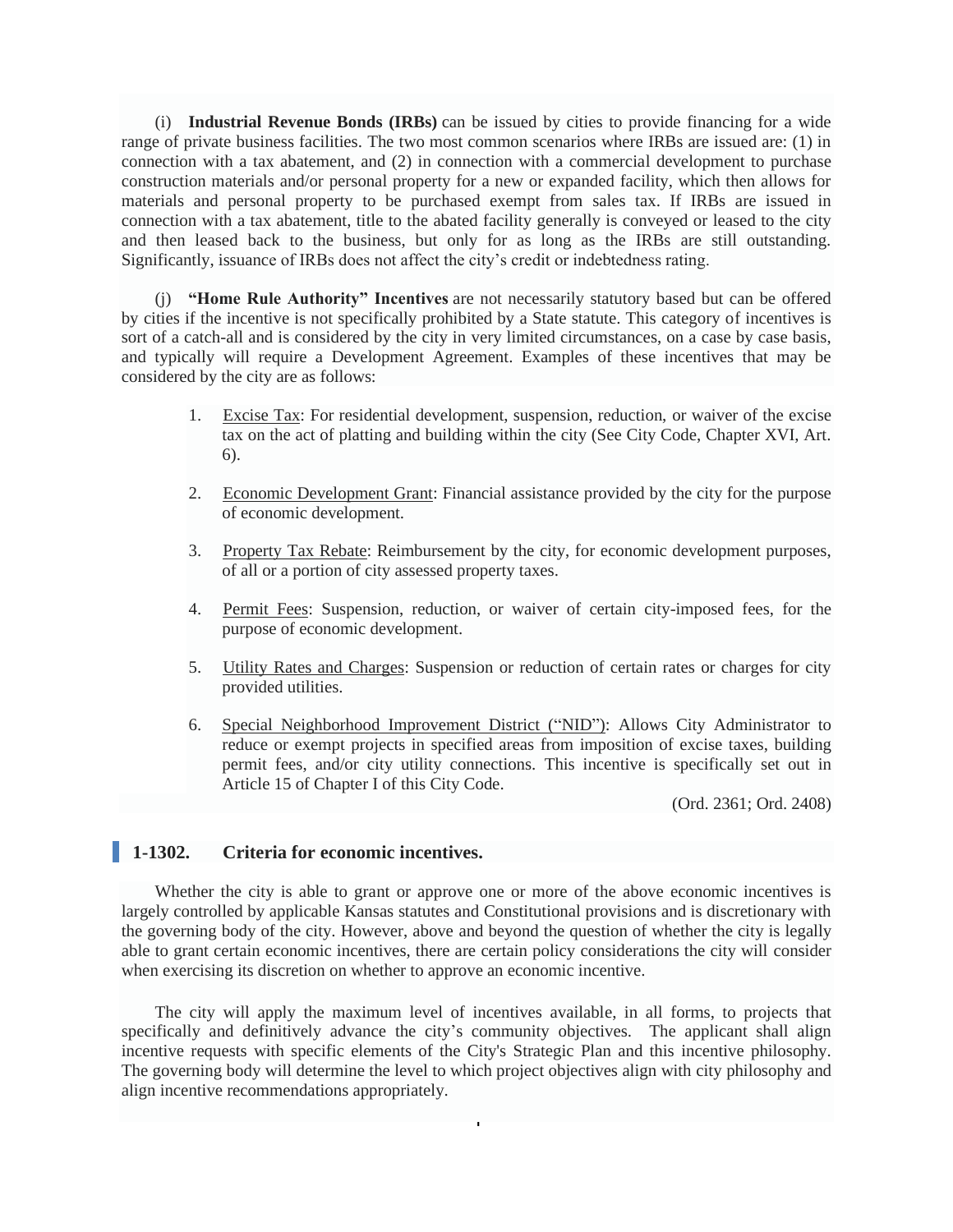The quality of schools in the community are considered a strategic asset. Therefore, applications for incentives will seek to hold the school district harmless from tax deferment decisions and avoid a negative impact to school district funding based on the type of development for a particular project and its impact on the school system.

Subject to any legal requirements, the following considerations or criteria will be weighted, considered, and/or disregarded as inapplicable, depending on the particular application for economic incentives and circumstances of the project, and all within the discretion of the city:

(a) **Specific Locations**. Various locations within the City, and within the City's extraterritorial planning jurisdiction, have been identified as aligning with the Strategic Plan and the Comprehensive Plan. These areas are indicated on the Incentive Priorities Map, attached as **Exhibit A**. The locations are areas where development or redevelopment are being promoted and encouraged. The map represents areas where the maximum level of incentives may be requested and the areas where intermediate levels of incentives may be applied. Areas outside of those identified on the attached map are of lesser priority for economic development. Incentives in these areas may be granted, but will generally be at lower levels, or shorter terms. Incentives may be allowed for projects that do not definitively accomplish the city's strategic objectives but will be considered at lower levels of years of deferment or percentages of deferment. No incentives will be allowed for projects which are not aligned with the Incentive Priorities Map, or this philosophy.

(b) **Maintain Existing Tax Base**. Granting of the application shall not result in the city, county, school district, or any other taxing jurisdiction affected by the incentive, receiving less tax revenue from the property than was received prior to the incentive.

(c) **Existence of Economic Benefit**. There is a clear demonstration of public purpose and economic benefit to the city through the advancement of the governing body's economic goals which can be established by, but are not limited to, such things as additional quality jobs; increased private capital investment; expanded tax base; importing new wealth into the city; exporting goods from the city; spurring economic development in targeted city locations; and encouraging development of targeted businesses desirable to enhance the city's local economy.

(d) **"But For" Principle**. The incentive should make such a difference to the project that, without the requested incentive, the project will not proceed within the city. A feasibility study as to the project, the requested incentive and the satisfaction of this "but for" test may be required by the city from the applicant, with review by the city's Financial Advisor.

(e) **Unfair Competition**. The incentive should not, in the determination of the governing body, create an unfair advantage for one business over another competing business within the city unless there is a substantial overriding benefit to the city as a whole.

(f) **Employment**. For any jobs that will be created because of the incentivized project, the employees performing those jobs will be paid an average wage per employment category that meet or exceeds the average in the Kansas City Metropolitan Area as determined annually by the Kansas Department of Human Resources Wage Survey.

(g) **Targeted Industries and/or Areas**. The project must be a targeted industry and/or located in an area targeted by the governing body for economic development or redevelopment; or has specific site constraints making development more difficult or costly. The current targeted industries include life science/life science support, manufacturing (medical equipment and supplies manufacturing),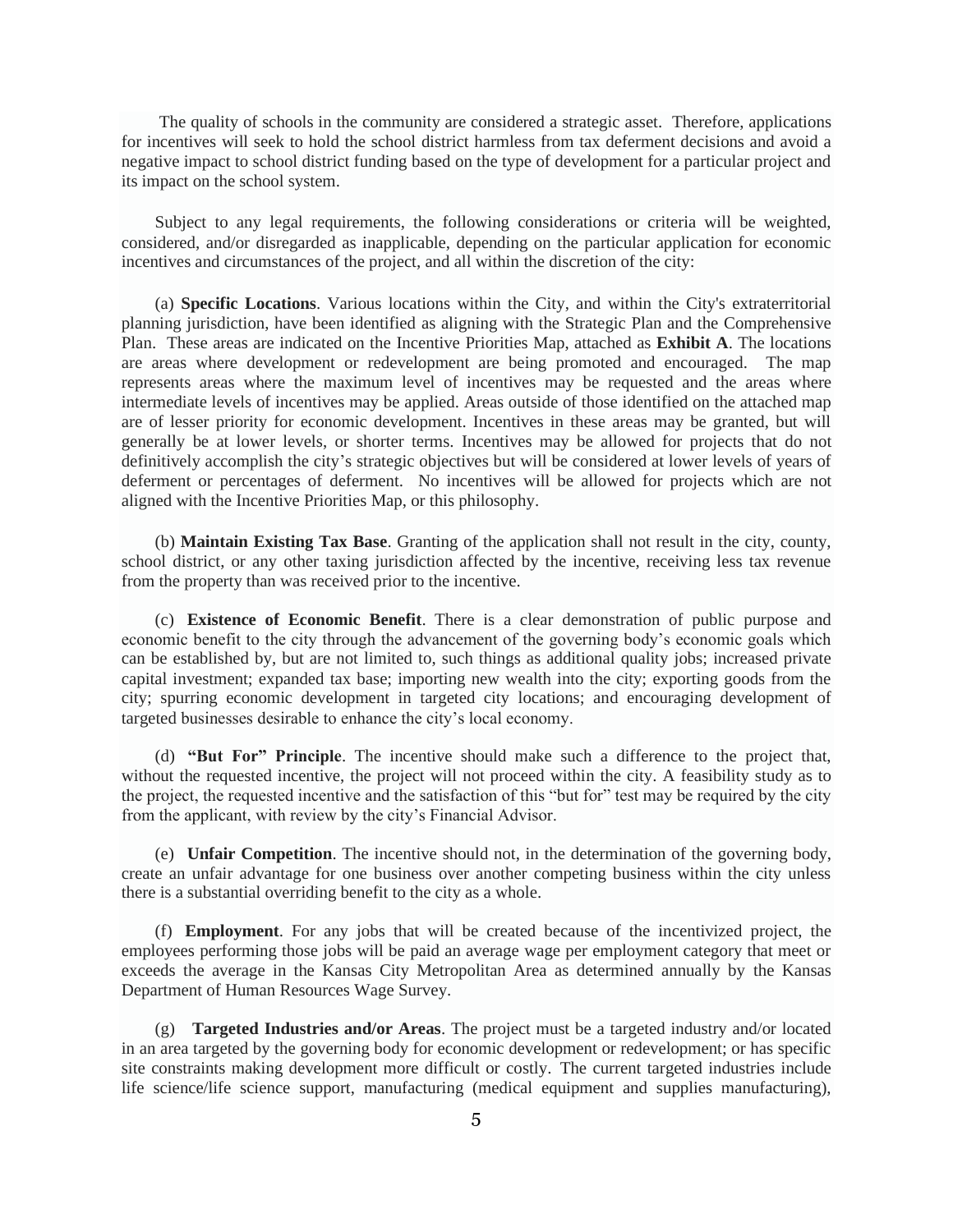logistic services/wholesale (packaging and distribution), food processing equipment/commercial equipment merchant wholesalers, administrative service centers/back office, corporate office and research centers. Targeted areas include Commerce Park, Lexington Avenue and the downtown area.

(h) **Cost Benefit/Feasibility Analyses**. A cost/benefit and/or feasibility analysis as to the requested incentive may be required, and will be performed by the city's Financial Advisor, or an outside advisor designated by the city, or by an advisor retained by the applicant and then reviewed by the city's Financial Advisor. The applicant is required to provide all information requested by the City or its advisors necessary to complete this analysis. The result of the analysis should indicate that the benefit of the project, improvement, or establishment, expansion or relocation of the applicant's business, even with the proposed incentive, outweighs the cost to the city and other affected taxing jurisdictions, unless the project meets other goals or priorities of the city.

(i) **Community Involvement**. The governing body places a high priority on the city's businesses being involved in the community and community groups. In considering an application for an economic incentive, the governing body will expect a commitment from the applicant to become involved in the community and to encourage its employees to do the same. The governing body may request that commitments to become involved in the community be memorialized in an agreement between the city and applicant.

(j) **Impact Contributions**. An applicant's willingness to assist the city in addressing impacts of the business locating, or expanding, in the city -- and agreeing to address such issues in an agreement -- will be considered by the governing body when determining whether to grant an economic incentive to the applicant. Examples include, but are not limited to, specialized fire prevention equipment, additional traffic control devices or measures, higher than required spending on building design and landscaping, and increased maintenance of infrastructure in proximity to the business.

(k) **Pirating**. The City discourages applications for economic incentives which deliberately encourage and cause the pirating of business from one Kansas community to another. The City intends to avoid participation in "bidding wars" between cities or areas competing for the location of new businesses or expansion of existing businesses through attempts to offer the largest economic incentives, which is detrimental to the State's economy and the public interest.

(l) **Incentive Level Matrix**. The Incentive Level Matrix, attached as **Exhibit B**, will be the basis for determining eligibility and extent of incentives considered for each of the Incentive Areas shown on the Incentive Priorities Map.

(m) **Limitations**. Situations where incentives will not be considered, or will be reduced, include:

- Residential projects not in the downtown district which do not provide quality affordable housing and do not accomplish in-fill or redevelopment opportunities.
- Where the City has made recent capital investment in infrastructure such investment will be considered an incentive itself and will be considered when evaluating incentive requests. This consideration may include an analysis of the costs of infrastructure investment compared to the economic benefit of the proposed development and the future development of areas served by the infrastructure.
- Projects where the investment in infrastructure accomplished by the incentive does not benefit surrounding property or other community opportunities.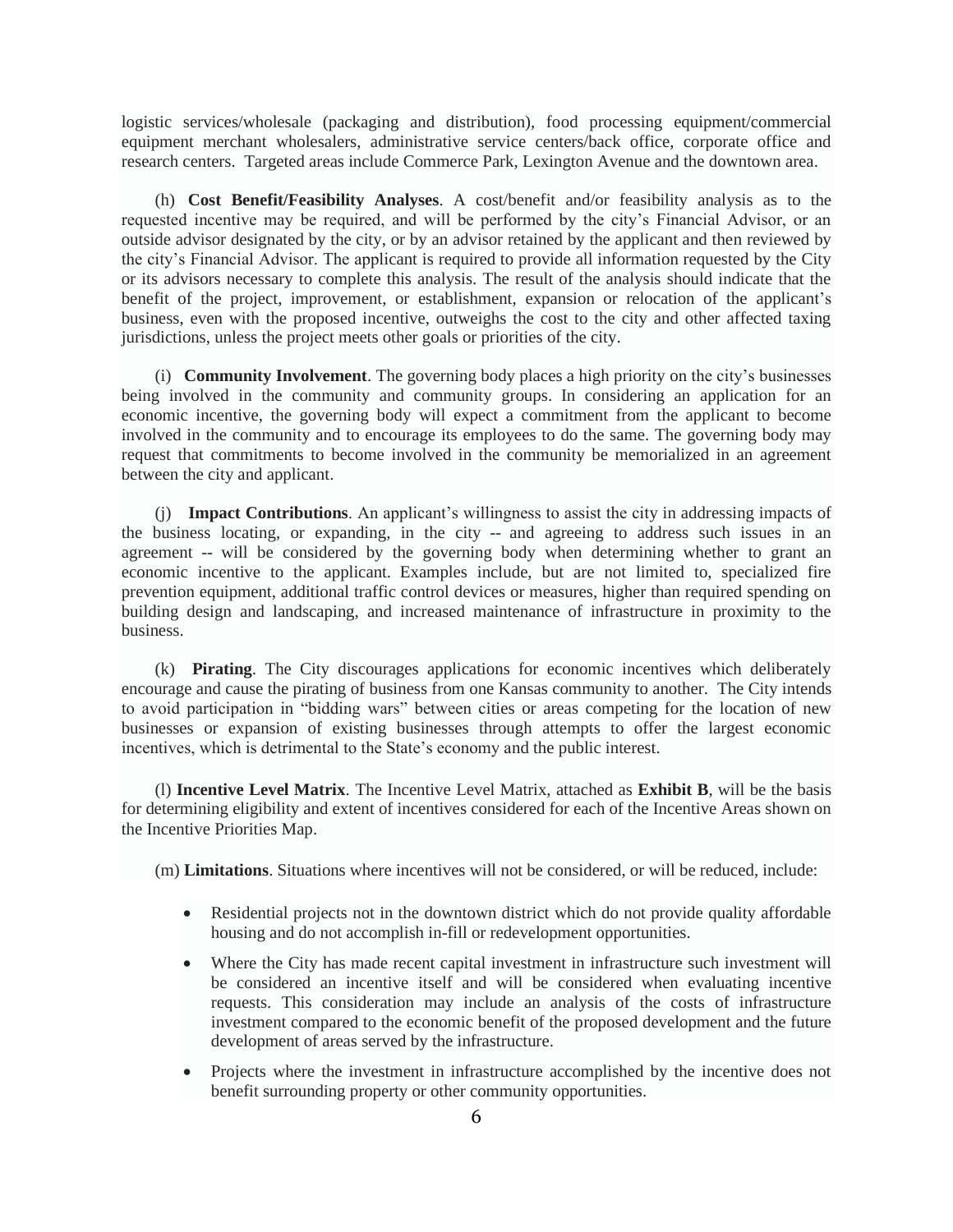### **1-1303. Criteria specific to tax abatements.**

In addition to the criteria set forth in Section 1-1302, the following criteria will be considered by the city when presented with an application for a tax abatement:

(a) **Capital Investment**. An applicant establishing a new business should be making a minimum capital investment in the city of at least \$5,000,000. An applicant expanding an existing business, defined to be any business that has a significant physical presence within the city as an owner or tenant, should be making a capital investment in the city of at least \$1,000,000. The term capital investment shall apply to the acquisition cost of land and building improvements but shall not include tangible personal property constituting capital assets for accounting purposes.

(b) **Duration and Amount of Abatement**. Application of the criteria set forth in Sections 1- 1302 and 1-1303 will be considered in determining whether an abatement should be given to the applicant and, if so, the length and amount of abatement granted. In no event shall an abatement exceed ten (10) years.

(c) **Special Assessments**. A tax abatement shall not affect the liability of such property for any special assessments levied or to be levied against such property.

(Ord. 2361; Ord. 2408)

### **1-1304. Procedures for economic incentives.**

Many of the economic incentives described in Section 1-1301 require compliance with statutory procedures specific to the incentive requested. The below procedures are not intended to supplant or modify those statutory procedures, but rather are intended to provide the applicant a framework for having a requested incentive considered by the city.

(a) **Initial Meetings**. The applicant will first have a telephone or in-person meeting with the city administrator to discuss the general nature of a project and/or the economic incentive requested. The city administrator will thereafter advise the applicant of any required future meetings with the city administrator and/or the city's Finance Team. The city's Finance Team generally will be the mayor, the city administrator, and the director of the local Economic Development Corporation. Depending on the project and economic incentives requested, the Finance Team may be expanded to include representatives of the city governing body, city attorney, city Financial Advisor, and city Bond Counsel.

(b) **Funding Agreement**. If the project or economic incentive requested will require the services of the city's Financial Advisor and/or Bond Counsel or any other out of pocket fees and expenses by the city to consider the applicant's project or requests, the applicant will be required to agree to a Funding Agreement with the city whereby the applicant agrees to deposit and replenish an escrow fund to cover the city's out of pocket costs directly attributable to the applicant's application and/or request for economic incentives.

(c) **Formal Application**. The City's uniform application for economic incentives (attached as **Exhibit C** – but may be amended from time to time by the city administrator) will be completed and submitted by the applicant to the city clerk. After receipt of the application, the city administrator may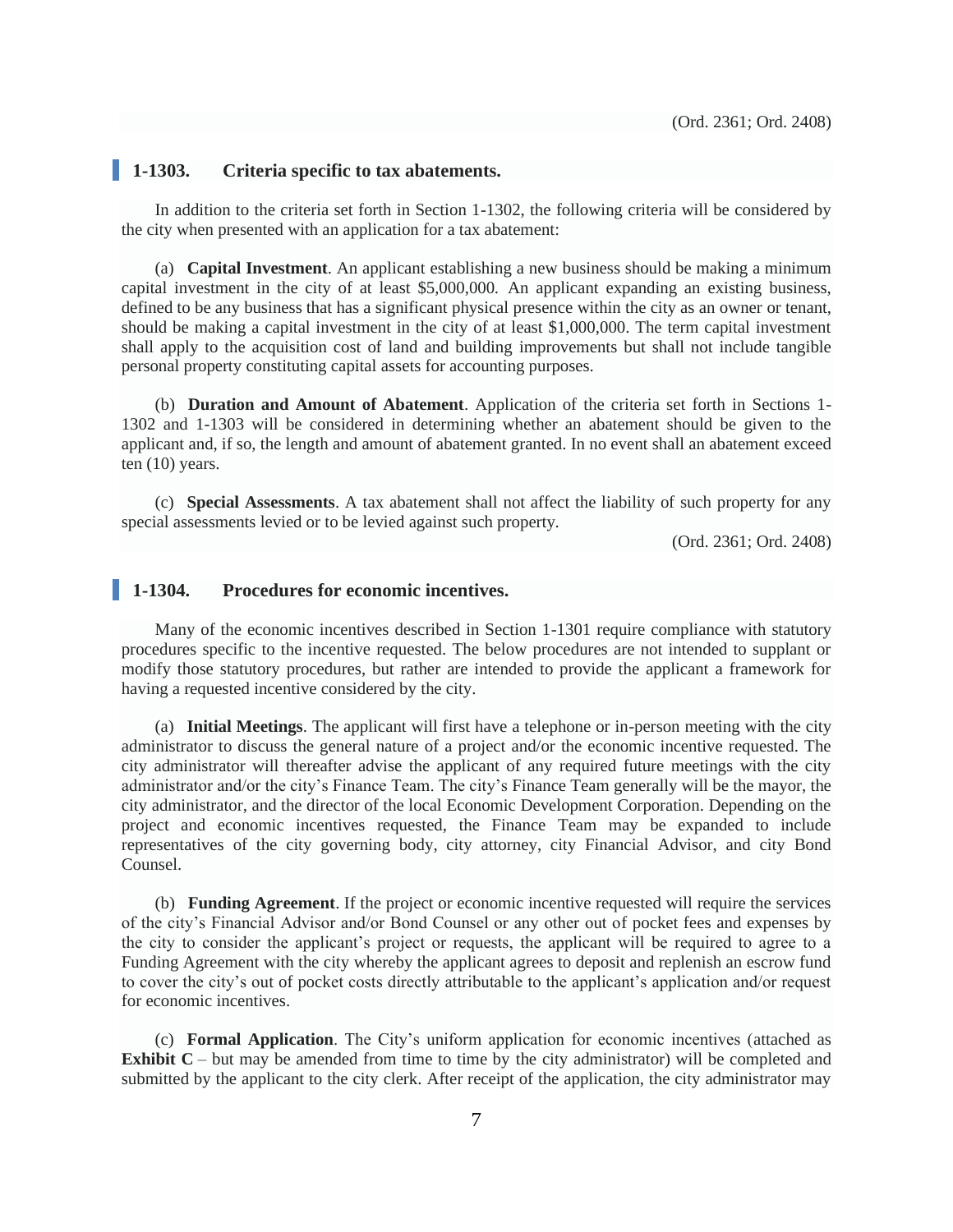convene additional meetings with the applicant and/or with the Finance Team to discuss the project, economic incentives, and/or the application submitted.

(d) **Presentation to the Governing Body**. The applicant will be given an opportunity to present information about their project, and/or economic incentives requested, to the city governing body. The presentation may be in the form of a workshop or as part of a regularly scheduled city governing body meeting. The city administrator, with the assistance of other city staff, will present information and recommendations developed as part of meetings with the applicant and/or with the Finance Team.

(e) **Presentation of Feasibility and/or Cost/Benefit Analysis**. After the initial meetings and formal application, the city administrator will determine whether a feasibility study and/or cost benefit analysis will be required by the applicant, and will indicate to the applicant if the study or analysis needs to be completed before or after presentation to the governing body. Unless otherwise directed by the city administrator, the applicant will submit any feasibility studies to the city for review by the city Financial Advisor, and any cost/benefit analyses will be conducted by the city Financial Advisor based on project information provided by the applicant. The applicant will timely provide any additional information requested by the city in order to complete such analyses.

(Ord. 2361; Ord. 2408)

#### **1-1305. Procedures specific to tax abatements.**

Kansas law requires that an official policy and procedure be adopted by the city for the granting of tax abatements. The within policy and procedure shall constitute said official policy and procedure and, in addition to the above noted criteria and procedures, the following will be required:

(a) **Cost/Benefit Analysis**. The city's Financial Advisor will complete and submit to the city governing body a cost/benefit analysis of the abatement requested by the applicant as required by Kansas law, and said analysis will include the effect of the abatement on all taxing jurisdictions that will be affected by the abatement, including the State of Kansas.

(b) **Public Hearing and Notice**. No sooner than seven days after an official notice of hearing is published, and the governing bodies of the school district and county where the property to be exempted is located have been provided written notice of the hearing, the city will hold a public hearing on whether to grant the requested tax abatement.

(c) **Resolution**. Before making a decision to grant a constitutional tax abatement, the governing body shall adopt a resolution finding that the property being considered for exemption is to be used exclusively for an Article 11, §13 purpose (e.g. manufacturing, research and development, or storing of goods traded in interstate commerce). If the business is relocating within the state, the resolution will state that the secretary of commerce has determined that such relocation is necessary to prevent the business from leaving the state.

(d) **Payment in Lieu of Tax (PILOT) Agreement**. The level and time period for any tax abatement, and any other conditions or agreements between the city and the applicant, will be set forth in and agreed to by the applicant in a PILOT Agreement. The PILOT Agreement will be considered by the city governing body in connection with considering an ordinance granting the abatement.

(e) **Ordinance**. After the public hearing, and in the event the governing body decides to grant the abatement, an ordinance memorializing the granting of the abatement shall be adopted by the governing body.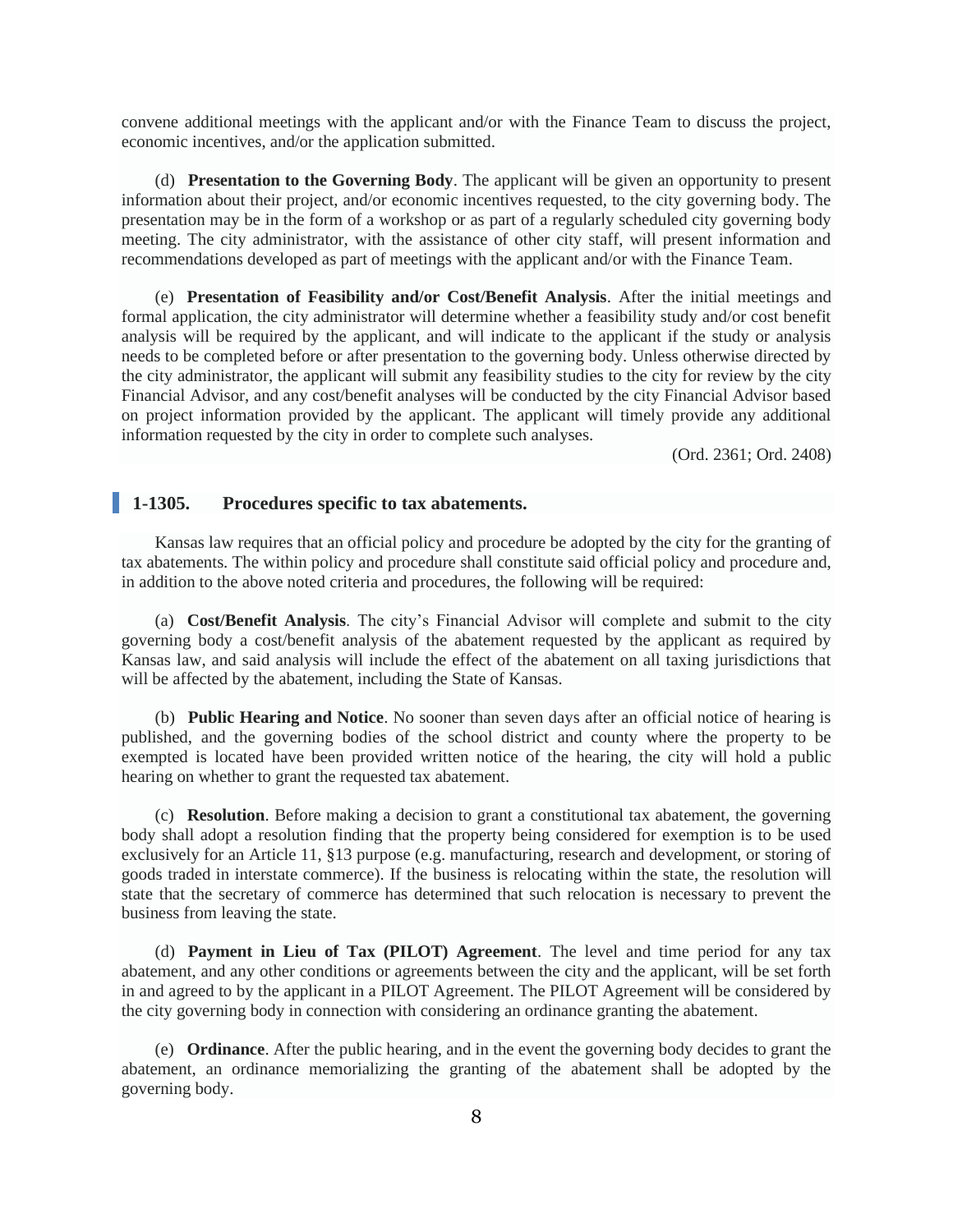(f) **Approval by Board of Tax Appeals**. After the granting of an abatement by the city governing body, the applicant is responsible for seeking approval of the abatement by the Kansas Board of Tax Appeals. Approval by the city of an abatement is not a warranty or representation that the Kansas Board of Tax Appeals will approve the abatement.

(g) **Compliance**. An application for annual review shall be filed on an annual basis with the city clerk no later than January 15 of each year for the term of the abatement. The filing fee shall be \$1,000 per year and is non-refundable. Upon the filing of an application for renewal, the constitutional tax abatement will be reviewed by city staff to ensure the property continues to be used exclusively for an Article 11, §13 purpose, to ensure that the applicant is in compliance with all terms and conditions of the PILOT Agreement, and to calculate any decreases in the abated percentages due to the applicant's failure to meet requirements of the PILOT Agreement. If a certificate of compliance is issued by the city, it shall be the applicant's responsibility to claim the appropriate tax abatement by submitting the appropriate forms to the county appraiser by March 1. The claim form shall include a written statement, signed by the city clerk, that the property continues to meet all terms and conditions established as a condition of granting the abatement.

(h) **Revocation**. The governing body reserves the right to revoke a previously approved tax abatement as a result of a fraudulent or inaccurate application; failure to submit the annual review application and supporting information; failure to meet qualifying criteria; failure to comply with established terms or conditions; or failure to comply with an approved PILOT agreement.

(Ord. 2361; Ord. 2408)

# **1-1306. Development agreement.**

Recognizing that many economic development projects may include layered incentives, the city may require the applicant to enter into a development agreement, setting forth the specific incentives to be granted, the specifics of the applicant's duties in constructing the development and any ongoing responsibilities of the applicant. As part of such development agreement, the city may impose conditions on the applicant's continued qualification for any incentives and may levy additional fees as necessary to administer such agreement. The city will cause the development agreement to be drafted at the applicant's cost. The final development agreement will be subject to approval of the city's governing body.

(Ord. 2361; Ord. 2408)

# **1-1307. Discretion; waiver.**

To the extent allowed by law, the governing body reserves authority and the discretion to waive any or all of the requirements, criteria, or procedures set forth in this Article.

(Ord. 2361; Ord. 2408)

**SECTION 2: Repealer.** Upon the effective date of this Ordinance, the City's existing Article 13 of Chapter I is hereby repealed.

**SECTION 3: Effective Date.** This Ordinance shall be effective after its passage, approval and publication once in the City's official paper.